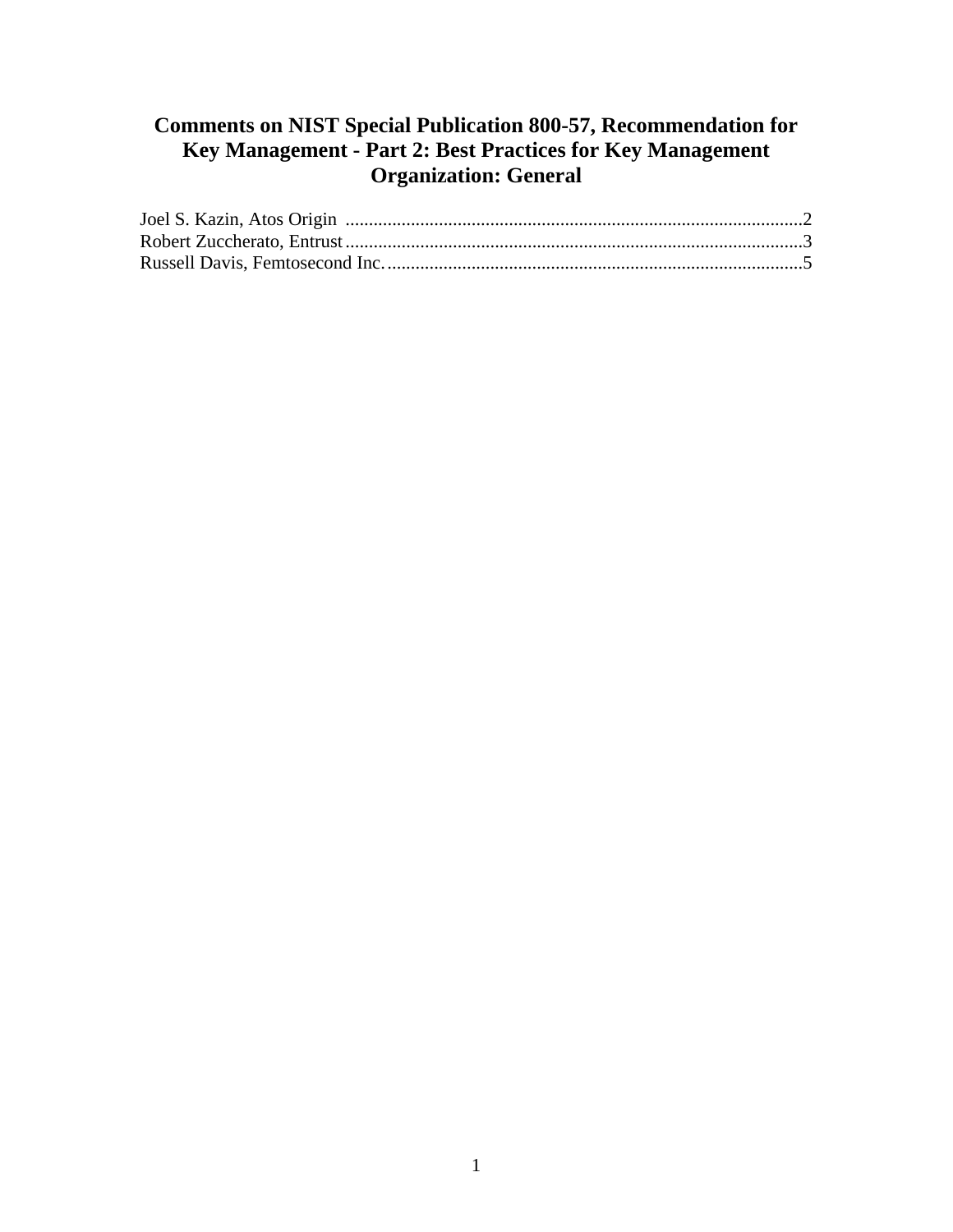<span id="page-1-0"></span>From: "Kazin, Joel" <Joel.Kazin@atosorigin.com> Date: Mon, 2 May 2005 13:27:44 -0500

The draft document beginning in section 3.2.1.1 makes several references to the RFC 2527 framework. While I agree with the general approach in the draft, RFC 2527 is obsolete having been superceded by RFC 3647 in November of 2003. While the content of the framework of RFC 2527 was not greatly changed by RFC 3647, the organization was. There is a useful set of cross-references between the two frameworks at the back of RFC 3647.

email joel.kazin@atosorigin.com<br>www.atosorigin.com Joel S. Kazin CPA, CISA, CISSP, CISM Senior Consultant Atos Origin 40 Old Sleepy Hollow Road Pleasantville, New York 10570-3802 USA Phone +1 914-769-8780 Mobile +1 914-564-1484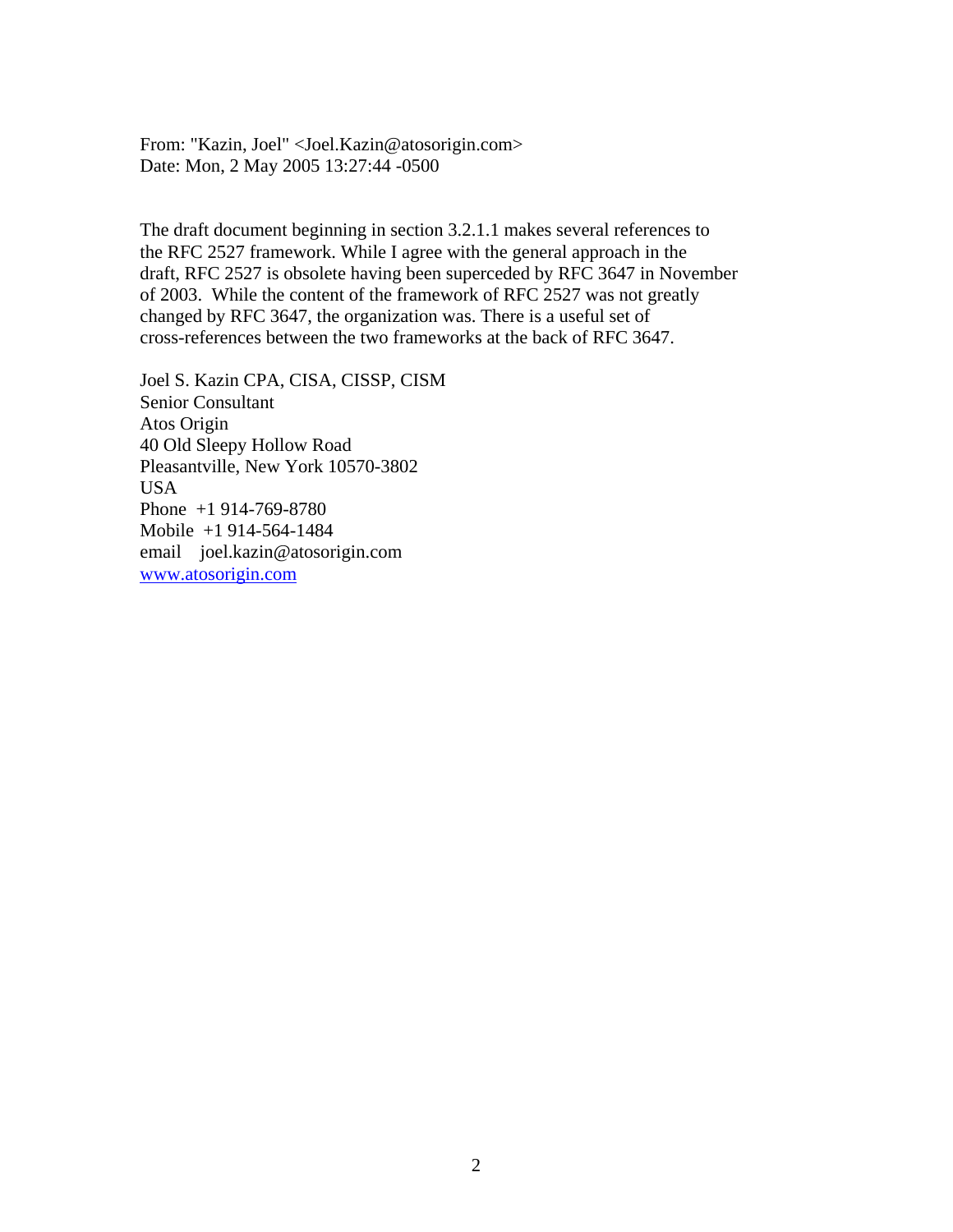<span id="page-2-0"></span>From: Robert Zuccherato <robert.zuccherato@entrust.com> Date: Fri, 20 May 2005 10:02:37 –0400

## **Entrust Comments on NIST SP 800-57 Recommendation for Key Management – Part 2: Best Practices for Key Management Organizations**

This document does a good job of generalizing the X.509 concepts of Certificate Policies and Certification Practice Statements to all infrastructures that manage cryptographic keys. Entrust's comments are as follows:

1. The text at the beginning of Appendix C states "In purely PKI environments, a PKI Certificate Policy (CP) may serve as the Key Management Policy (KMP), and a PKI Certification Practices Statement (CPS) may serve as a Key Management Practices Statement (KMPS). … The RFC 2527 format **should** be used in purely PKI environments." Similar text also appears elsewhere in the document. These statements raise the question of what is a "purely PKI environment". Typically applications that make use of an X.509 PKI utilize ephemeral symmetric keys (e.g. for bulk encryption or authentication of session data) or even ephemeral asymmetric keys (e.g. for key agreement). Would environments that use an X.509 PKI but also make use of such applications be considered a "purely PKI environment"?

If the answer is "Yes", then it is not clear that the current definition of a CP and CPS suffices. Currently these documents deal with the management of just the certified public key pair and not the ephemeral symmetric and asymmetric keys. Thus, guidance should be provided about how to include this information in a CP and CPS.

If the answer is "No", then this document would suggest that an additional KMP and KMPS would be required for these keys. Depending upon the application, this may make sense, but for the vast majority of applications this would be somewhat excessive, when the same ends could be achieved by slightly expanding the CP and CPS.

This situation seems to be acknowledged in the second paragraph of Section 3.2.2.11 and the second paragraph of Section D.2.2.6, but otherwise the document appears to be silent on how to handle these keys. At least additional discussion is needed regarding what is a "purely PKI environment".

Additionally, it should be stressed that RFC 2527 applies to an X.509 PKI as opposed to other types of public key infrastructure that exist (e.g., PGP, SPKI, etc.).

2. The definition of "Random Number Generator (RNG)" on page 18 is not quite right. A deterministic RNG produces a sequence that can, in fact, be described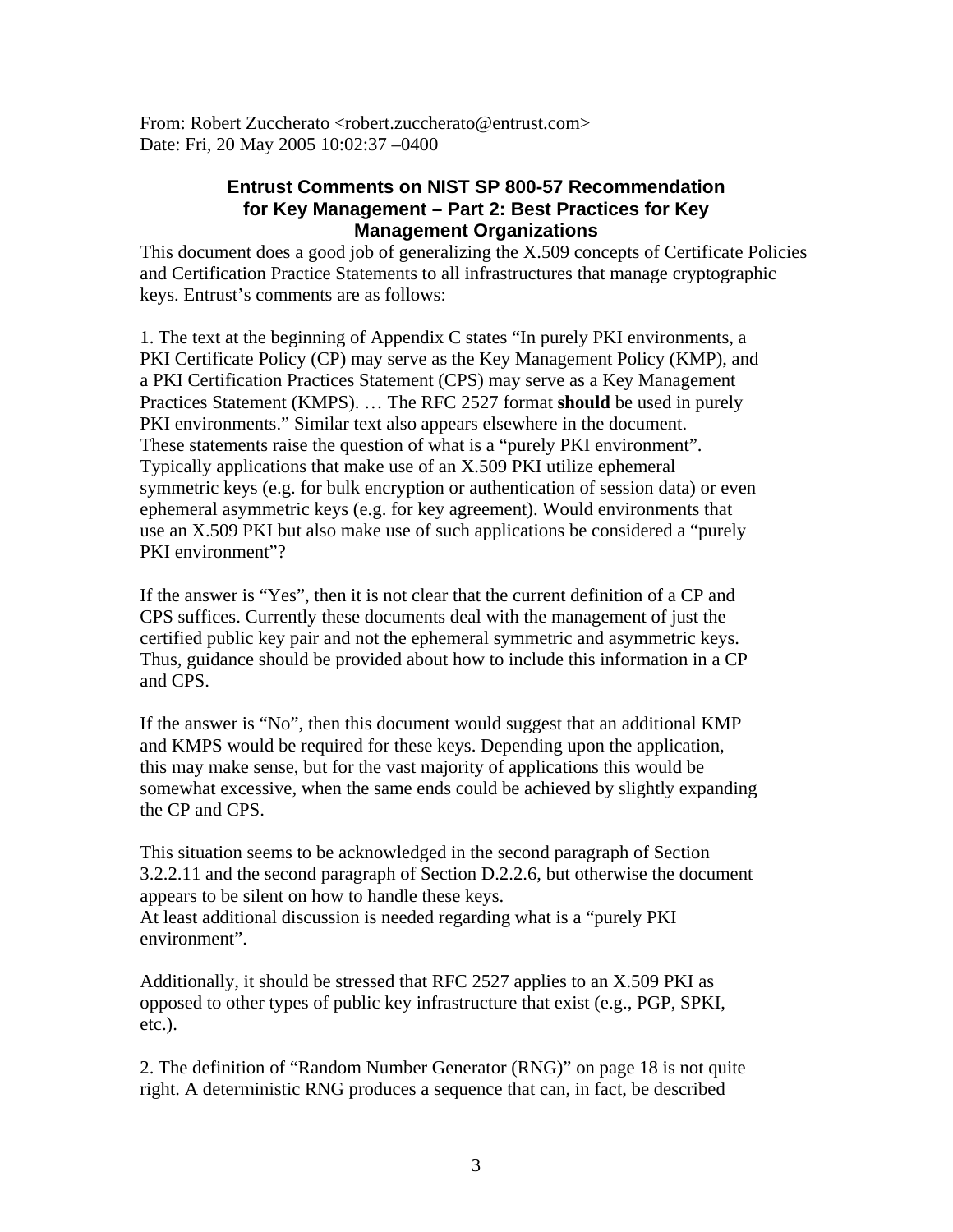more efficiently than simply listing the entire string of output. This can be done by providing a description of the algorithm and the seed used. We recommend that the definition from ANSI X9.82 be used.

3. The first sentence of Section 5 doesn't appear to be worded correctly. Should "are key management products" be "use key management products"?

4. In Section A.2.2, Number 6 and also in Section A.3.2, Number 9 it is recommended that the private key associated with a key transport public key be destroyed after its one year validity period. Following this advice would leave the subject with no means to access previously encrypted data. Thus, the advice should be modified to suggest that the private key may be maintained to provide access to encrypted data.

5. Section D.2 refers to characteristics specified in Section B.1.2. It should probably be referring to Section D.1.2.

## **Robert Zuccherato**

Chief Cryptographer Phone: (613) 270-2598

## **Entrust**

http://www.entrust.com Securing Digital Identities & Information http://www.entrust.com 4